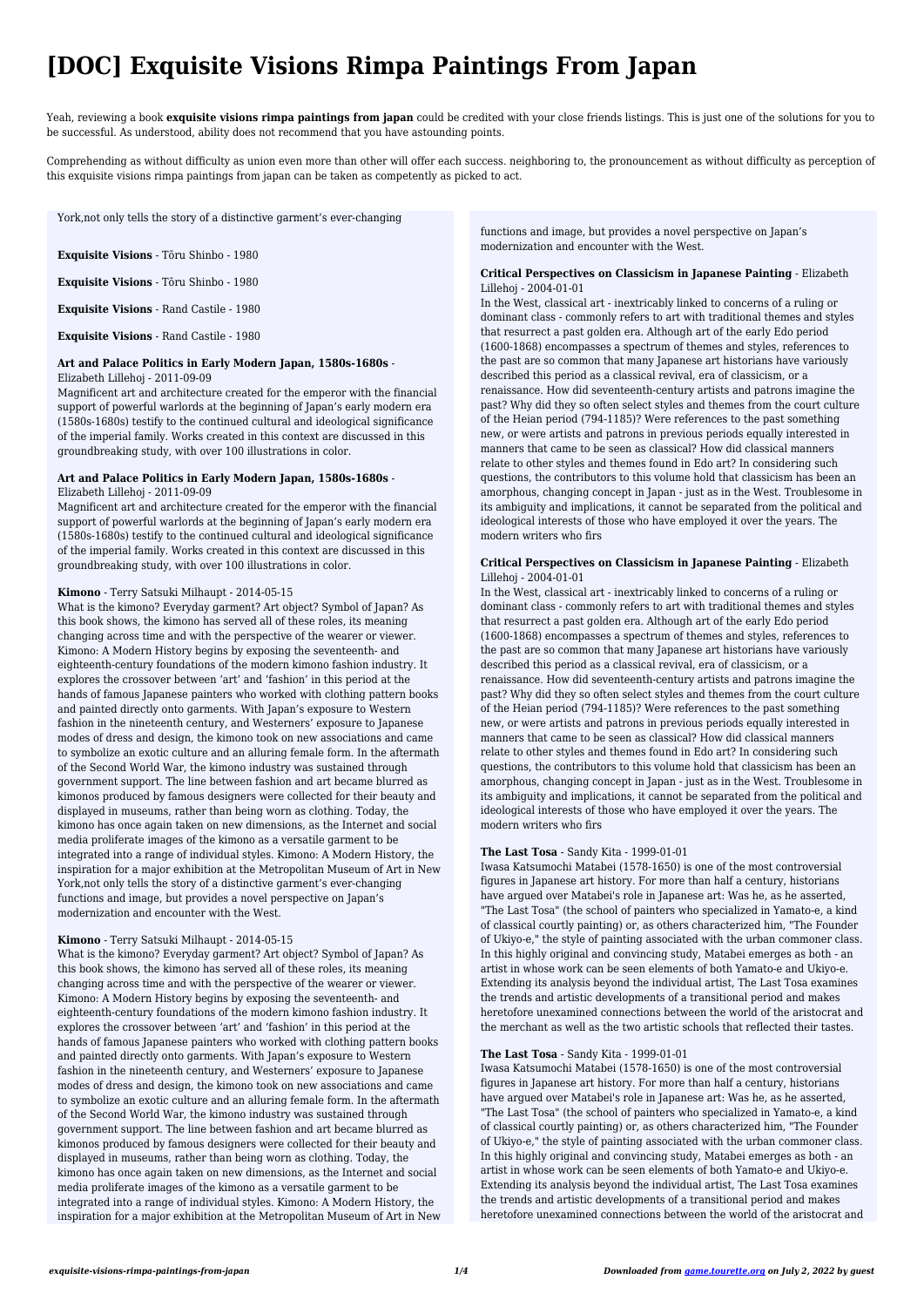**The 17th and 18th Centuries** - Frank N. Magill - 2013-09-13 Each volume of the Dictionary of World Biography contains 250 entries on the lives of the individuals who shaped their times and left their mark on world history. This is not a who's who. Instead, each entry provides an indepth essay on the life and career of the individual concerned. Essays commence with a quick reference section that provides basic facts on the individual's life and achievements. The extended biography places the life and works of the individual within an historical context, and the summary at the end of each essay provides a synopsis of the individual's place in history. All entries conclude with a fully annotated bibliography.

#### **The 17th and 18th Centuries** - Frank N. Magill - 2013-09-13

Each volume of the Dictionary of World Biography contains 250 entries on the lives of the individuals who shaped their times and left their mark on world history. This is not a who's who. Instead, each entry provides an indepth essay on the life and career of the individual concerned. Essays commence with a quick reference section that provides basic facts on the individual's life and achievements. The extended biography places the life and works of the individual within an historical context, and the summary at the end of each essay provides a synopsis of the individual's place in history. All entries conclude with a fully annotated bibliography.

#### **Kyoto Visual Culture in the Early Edo and Meiji Periods** - Morgan Pitelka - 2016-05-20

The city of Kyoto has undergone radical shifts in its significance as a political and cultural center, as a hub of the national bureaucracy, as a symbolic and religious center, and as a site for the production and display of art. However, the field of Japanese history and culture lacks a book that considers Kyoto on its own terms as a historic city with a changing identity. Examining cultural production in the city of Kyoto in two periods of political transition, this book promises to be a major step forward in advancing our knowledge of Kyoto's history and culture. Its chapters focus on two periods in Kyoto's history in which the old capital was politically marginalized: the early Edo period, when the center of power shifted from the old imperial capital to the new warriors' capital of Edo; and the Meiji period, when the imperial court itself was moved to the new modern center of Tokyo. The contributors argue that in both periods the response of Kyoto elites—emperors, courtiers, tea masters, municipal leaders, monks, and merchants—was artistic production and cultural revival. As an artistic, cultural and historical study of Japan's most important historic city, this book will be invaluable to students and scholars of Japanese history, Asian history, the Edo and Meiji periods, art history, visual culture and cultural history.

## **Kyoto Visual Culture in the Early Edo and Meiji Periods** - Morgan Pitelka - 2016-05-20

The city of Kyoto has undergone radical shifts in its significance as a political and cultural center, as a hub of the national bureaucracy, as a symbolic and religious center, and as a site for the production and display of art. However, the field of Japanese history and culture lacks a book that considers Kyoto on its own terms as a historic city with a changing identity. Examining cultural production in the city of Kyoto in two periods of political transition, this book promises to be a major step forward in advancing our knowledge of Kyoto's history and culture. Its chapters focus on two periods in Kyoto's history in which the old capital was politically marginalized: the early Edo period, when the center of power shifted from the old imperial capital to the new warriors' capital of Edo; and the Meiji period, when the imperial court itself was moved to the new modern center of Tokyo. The contributors argue that in both periods the response of Kyoto elites—emperors, courtiers, tea masters, municipal leaders, monks, and merchants—was artistic production and cultural revival. As an artistic, cultural and historical study of Japan's most important historic city, this book will be invaluable to students and scholars of Japanese history, Asian

history, the Edo and Meiji periods, art history, visual culture and cultural history.

## **Handbook to Life in Medieval and Early Modern Japan** - William E. Deal - 2005

andbook to Life in Medieval and Early Modern Japan spans the beginning of the Kamakura period in 1185 through the end of the Edo (Tokugawa) period in 1868. The medieval and early modern eras in Japan were largely shaped by the rise of the warrior class. After 1603, with the founding of the Tokugawa shogunate, Japanese culture changed dramatically, but as cities grew and merchants thrived, the warrior class became less dominant. By the end of the Edo period, Japan's insular feudal society and military government became irrelevant in an increasingly consumer-oriented economy and thriving urban culture. The contribution of military rulers, celebrated warriors, and cultural innovators to medieval and early modern Japanese culture are well documented. However, life at the village level also

"http://www.aup.nl/do.php?a=show\_visitor\_booklist&b=series&series=21"> www.aup.nl/japan This title can be previewed in Google Books http://books.google.com/books?vid=ISBN9789087280017.

had a strong impact on the culture. Covering both levels of society, this

comprehensive guide provides insightful information on well-known people and peasants, artisans, shopkeepers, and others outside the periphery of power. Handbook to Life in Medieval and Early Modern Japan introduces the reader to the significant people and events-cultural, social, political, and historical-and the everyday experiences and elements of material culture during this time. Organized thematically, the text covers: History; Land, Environment, and Population; Government; Society and Economy; Warriors and Warfare; Religion; Philosophy, Education, and Science; Language and Literature; Performing Arts; Art and Architecture; Travel and Communication; Daily Life. Each chapter includes an extensive bibliography, and photographs and maps complement the text. Handbook to Life in Medieval and Early Modern Japan provides all the essential information for anyone interested in Japanese history, society, or culture.

## **Handbook to Life in Medieval and Early Modern Japan** - William E. Deal - 2005

andbook to Life in Medieval and Early Modern Japan spans the beginning of the Kamakura period in 1185 through the end of the Edo (Tokugawa) period in 1868. The medieval and early modern eras in Japan were largely shaped by the rise of the warrior class. After 1603, with the founding of the Tokugawa shogunate, Japanese culture changed dramatically, but as cities grew and merchants thrived, the warrior class became less dominant. By the end of the Edo period, Japan's insular feudal society and military government became irrelevant in an increasingly consumer-oriented economy and thriving urban culture. The contribution of military rulers, celebrated warriors, and cultural innovators to medieval and early modern Japanese culture are well documented. However, life at the village level also had a strong impact on the culture. Covering both levels of society, this comprehensive guide provides insightful information on well-known people and peasants, artisans, shopkeepers, and others outside the periphery of power. Handbook to Life in Medieval and Early Modern Japan introduces the reader to the significant people and events-cultural, social, political, and historical-and the everyday experiences and elements of material culture during this time. Organized thematically, the text covers: History; Land, Environment, and Population; Government; Society and Economy; Warriors and Warfare; Religion; Philosophy, Education, and Science; Language and Literature; Performing Arts; Art and Architecture; Travel and Communication; Daily Life. Each chapter includes an extensive bibliography, and photographs and maps complement the text. Handbook to Life in Medieval and Early Modern Japan provides all the essential information for anyone interested in Japanese history, society, or culture.

## **New York Magazine** - - 1980-12-29

New York magazine was born in 1968 after a run as an insert of the New York Herald Tribune and quickly made a place for itself as the trusted resource for readers across the country. With award-winning writing and photography covering everything from politics and food to theater and fashion, the magazine's consistent mission has been to reflect back to its audience the energy and excitement of the city itself, while celebrating New York as both a place and an idea.

#### **New York Magazine** - - 1980-12-29

New York magazine was born in 1968 after a run as an insert of the New York Herald Tribune and quickly made a place for itself as the trusted resource for readers across the country. With award-winning writing and photography covering everything from politics and food to theater and fashion, the magazine's consistent mission has been to reflect back to its audience the energy and excitement of the city itself, while celebrating New York as both a place and an idea.

**Friends, Acquaintances, Pupils and Patrons** - Anna Beerens - 2006 Annotation. This study of the social circumstances of Japanese intellectuals in the last quarter of the eighteenth century is based on biographical data concerning 173 individuals. It deals with the image of intellectual life of that

period in current scholarship, and with the self-image and ethos of scholars, authors, poets and artists. That self-image and ethos, however, often clash with the realities of their everyday lives. This prosopographical investigation offers a new look at intellectual life on a basic level. The current image of intellectual life in the Tokugawa period is one of dissatisfaction and withdrawal, whereas the image that results from this study is one of dynamism and interaction. For more (Dutch-language) titles on Japan, please visit:

**Friends, Acquaintances, Pupils and Patrons** - Anna Beerens - 2006 Annotation. This study of the social circumstances of Japanese intellectuals in the last quarter of the eighteenth century is based on biographical data concerning 173 individuals. It deals with the image of intellectual life of that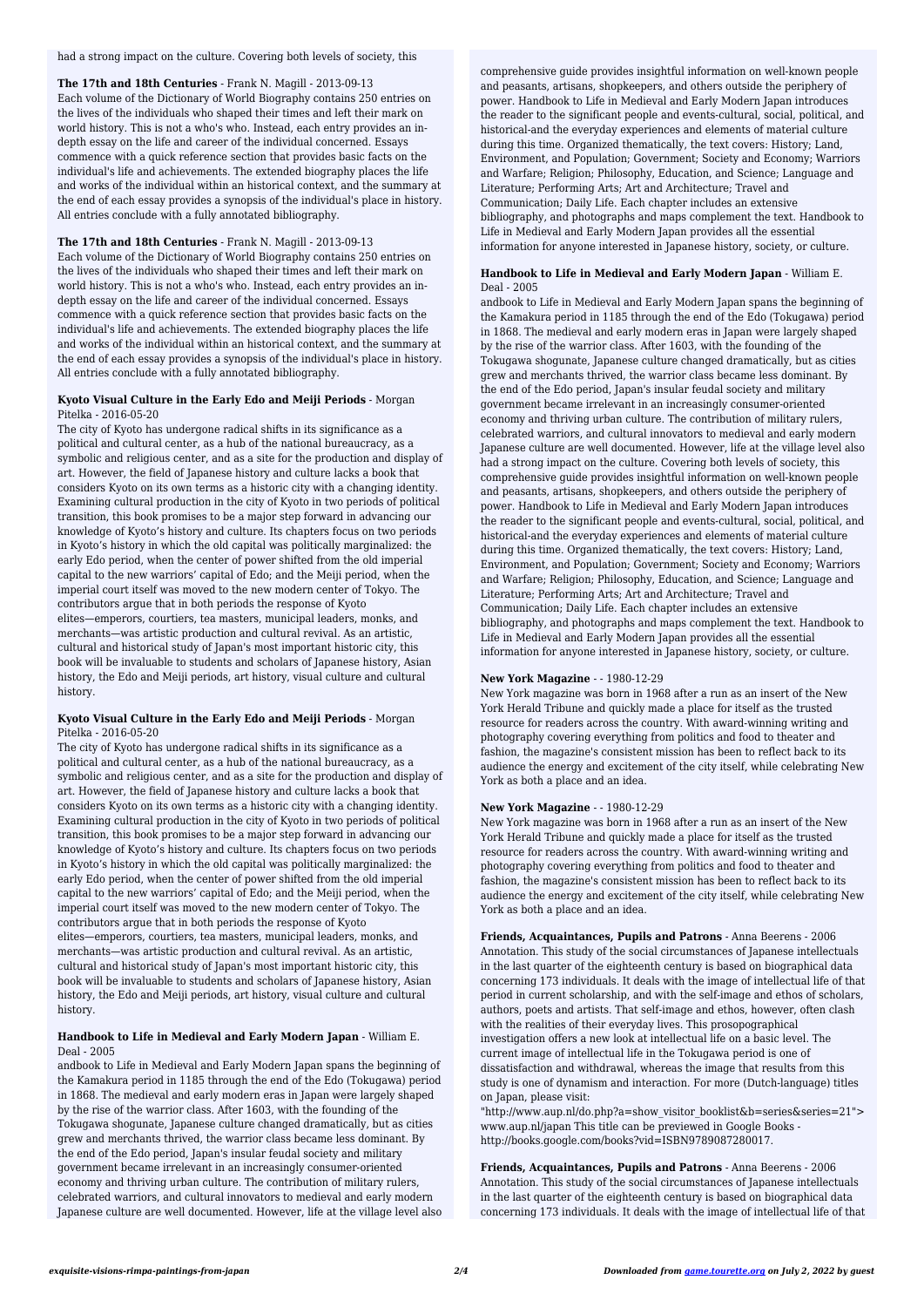"http://www.aup.nl/do.php?a=show\_visitor\_booklist&b=series&series=21"> www.aup.nl/japan This title can be previewed in Google Books http://books.google.com/books?vid=ISBN9789087280017.

## **New York Magazine** - - 1980-12-08

New York magazine was born in 1968 after a run as an insert of the New York Herald Tribune and quickly made a place for itself as the trusted resource for readers across the country. With award-winning writing and photography covering everything from politics and food to theater and fashion, the magazine's consistent mission has been to reflect back to its audience the energy and excitement of the city itself, while celebrating New York as both a place and an idea.

#### **New York Magazine** - - 1980-12-08

New York magazine was born in 1968 after a run as an insert of the New York Herald Tribune and quickly made a place for itself as the trusted resource for readers across the country. With award-winning writing and photography covering everything from politics and food to theater and fashion, the magazine's consistent mission has been to reflect back to its audience the energy and excitement of the city itself, while celebrating New York as both a place and an idea.

**The Floating World, rev. ed.** - James A. Michener - 1984-02-01 Examines the development of the Japanese art of printmaking in the context of the history and culture of Japan

**The Floating World, rev. ed.** - James A. Michener - 1984-02-01 Examines the development of the Japanese art of printmaking in the context of the history and culture of Japan

**Newsletter** - - 1993

**Newsletter** - - 1993

#### **Texas Monthly** - - 1981-04

authors, poets and artists. That self-image and ethos, however, often clash with the realities of their everyday lives. This prosopographical investigation offers a new look at intellectual life on a basic level. The current image of intellectual life in the Tokugawa period is one of dissatisfaction and withdrawal, whereas the image that results from this study is one of dynamism and interaction. For more (Dutch-language) titles on Japan, please visit: decorated ceramics. All are illustrated in colour and brief bibliographies of

Since 1973, TEXAS MONTHLY has chronicled life in contemporary Texas, reporting on vital issues such as politics, the environment, industry, and education. As a leisure guide, TEXAS MONTHLY continues to be the indispensable authority on the Texas scene, covering music, the arts, travel, restaurants, museums, and cultural events with its insightful recommendations.

#### **Texas Monthly** - - 1981-04

Since 1973, TEXAS MONTHLY has chronicled life in contemporary Texas, reporting on vital issues such as politics, the environment, industry, and education. As a leisure guide, TEXAS MONTHLY continues to be the indispensable authority on the Texas scene, covering music, the arts, travel, restaurants, museums, and cultural events with its insightful recommendations.

**Japanese Prints, Paintings and Works of Art** - Sotheby's (Firm) - 1991

**Japanese Prints, Paintings and Works of Art** - Sotheby's (Firm) - 1991

**Sōtatsu and the Rimpa School** - Susan Haas - 1990

**Sōtatsu and the Rimpa School** - Susan Haas - 1990

**Rimpa Art from the Idemitsu Collection, Tokyo** - Yuzo Yamane - 1998 Periodically revived in the 18th and 19th centuries, Rimpa art came to be regarded as quintessentially native Japanese - in contrast to Chineseinfluenced schools - and regularly enjoyed imperial and aristocratic patronage. This catalogue of works from the collection of the Idemitsu Museum of Arts, features 70 pieces by all the leading exponents of the Rimpa style. These include screen and scroll paintings, calligraphy and decorated ceramics. All are illustrated in colour and brief bibliographies of each artist are included.

**Rimpa Art from the Idemitsu Collection, Tokyo** - Yuzo Yamane - 1998 Periodically revived in the 18th and 19th centuries, Rimpa art came to be regarded as quintessentially native Japanese - in contrast to Chineseinfluenced schools - and regularly enjoyed imperial and aristocratic patronage. This catalogue of works from the collection of the Idemitsu Museum of Arts, features 70 pieces by all the leading exponents of the Rimpa style. These include screen and scroll paintings, calligraphy and

each artist are included.

#### **Designing Nature** - John T. Carpenter - 2012

"The distinctive style of Japanese art known as Rinpa embraces bold, graphic renderings of natural motifs and formalized depictions of fictional characters, poets, and sages. An aesthetic that arose in Japan in the 16th century and flourished until modern times, the Rinpa school is celebrated for its use of lavish pigments and its references to traditional court literature and poetry. Central to the Rinpa aesthetic is the evocation of the natural world - especially animals and plants with literary connotations - as well as eye-catching compositions that cleverly integrate calligraphy and image. Featuring beautiful colour reproductions of some ninety works including painting, calligraphy, printed books, textiles, lacquerware, ceramics, and cloisonne - from the Metropolitan Museum of Art and other notable public and private collections, "Designing Nature" traces the development of Rinpa, highlighting the school's most prominent proponents and, for the first time, the influence of this quintessential Japanese style on modern design aesthetics in both the East and the West"--Publisher's website.

#### **Designing Nature** - John T. Carpenter - 2012

"The distinctive style of Japanese art known as Rinpa embraces bold, graphic renderings of natural motifs and formalized depictions of fictional characters, poets, and sages. An aesthetic that arose in Japan in the 16th century and flourished until modern times, the Rinpa school is celebrated for its use of lavish pigments and its references to traditional court literature and poetry. Central to the Rinpa aesthetic is the evocation of the natural world - especially animals and plants with literary connotations - as well as eye-catching compositions that cleverly integrate calligraphy and image. Featuring beautiful colour reproductions of some ninety works including painting, calligraphy, printed books, textiles, lacquerware, ceramics, and cloisonne - from the Metropolitan Museum of Art and other notable public and private collections, "Designing Nature" traces the development of Rinpa, highlighting the school's most prominent proponents and, for the first time, the influence of this quintessential Japanese style on modern design aesthetics in both the East and the West"--Publisher's website.

**Connaissance Des Arts** - - 1981

**Connaissance Des Arts** - - 1981

#### **Japanese Art** - Lawrence Smith - 1990

Covers material in the Department of Japanese Antiquities, Deppartment of Coins and Medals and the Clock Room of the Department of Medieval and Later Antiquities.

**Japanese Art** - Lawrence Smith - 1990

Covers material in the Department of Japanese Antiquities, Deppartment of Coins and Medals and the Clock Room of the Department of Medieval and Later Antiquities.

**Art of Japan** - - 2002

**Art of Japan** - - 2002

**Catalogues of Sales** - Sotheby's (Firm) - 1991-04-23

**Catalogues of Sales** - Sotheby's (Firm) - 1991-04-23

**Treasures of Asian Art from the Idemitsu Collection** - Henry Trubner - 1981

**Treasures of Asian Art from the Idemitsu Collection** - Henry Trubner - 1981

**The Written Image** - Miyeko Murase - 2002-01-01

**The Written Image** - Miyeko Murase - 2002-01-01

**Andon** - - 1990

**Andon** - - 1990

**Bird and Flower Painting** - - 1981

**Bird and Flower Painting** - - 1981

**Asian Art** - Lark E. Mason - 2002

A specialist in Asian art at Sotheby's, Mason presents a very useful introduction to a complicated subject. He begins with an essay on the history of Asia, which despite its brevity will be useful for the collector